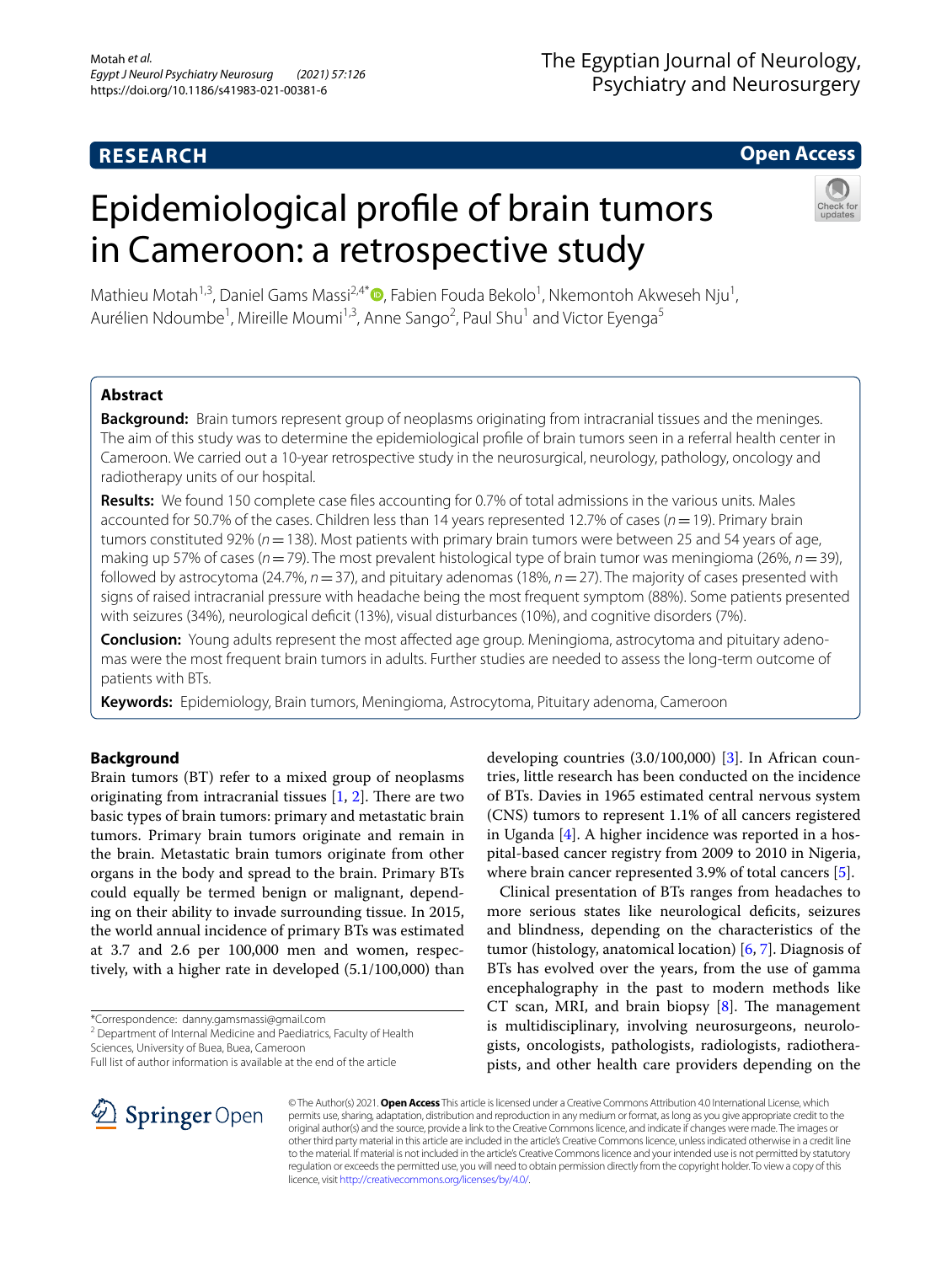characteristics of the tumor. Prognosis depends on the grade of the tumor [[2\]](#page-4-1). In Cameroon, limited studies have been carried out on BTs. Eyenga et al. reported 231 cases of CNS tumors between 1996 and 2006 including 173 (74.9%) BTs  $[9]$  $[9]$ . The estimated the annual BTs incidence in Cameroon from 2006 to 2010 was 8 per 100,000 with a male: female ratio of 1:1.5. The commonest histological types were astrocytomas, meningiomas, and ependymomas  $[10]$  $[10]$  $[10]$ . This study aimed to determine the epidemiological features of BTs in a referral health center in Cameroon.

## **Methods**

# **Study design**

This was a hospital-based retrospective study conducted in the oncology, neurosurgical, pathology, radiotherapy, intensive care and neurology units of a referral hospital in the economic capital of Cameroon. We carefully reviewed medical fles of patients from January 2007 to December 2016. We included in this study, all patients admitted for the diagnosis of BT during the study period in our study site. Incomplete fles were excluded.

This study was conducted with strict respect of ethical consideration, and was submitted and approved by the institutional ethical committee for research in human health of the University of Douala N° CEI-UDo/804/02/2017/T of the 13th of February 2017.

#### **Data collection**

After identifying the patients from the registers (hospitalization and outpatient registers), their fles were retrieved from the hospital records department and examined individually. Data collection was done with the aid of structured forms designed for this study.

The diagnosis of BT was based on clinical and paraclinical evaluation. The patient's complete information was obtained from these fles. Further data obtained from these case fles included: the clinical presentation of each tumor type and means of diagnosis. We recorded in this study:

- Socio-demographic data: gender, age, and occupation.
- Patient history: comorbidities, and risk factors of BT.
- Clinical presentation: neurological and extra-neurological signs.
- Investigation results (brain CT scans, MRI, and biopsy).

#### **Statistical analysis**

Data were analyzed using SPSS 23.0. Categorical variables were presented as frequency (*n*) and percentage (%).

| Page 2 of 5 |  |  |
|-------------|--|--|
|             |  |  |

<span id="page-1-0"></span>

| <b>Variables</b>                   | n   | $\%$ |
|------------------------------------|-----|------|
| Age (years)                        |     |      |
| < 14                               | 19  | 12.7 |
| $15 - 24$                          | 15  | 10.0 |
| $25 - 54$                          | 82  | 54.7 |
| > 55                               | 34  | 22.7 |
| Gender                             |     |      |
| Male                               | 76  | 50.7 |
| Female                             | 74  | 49.3 |
| Risk factors of brain tumors       |     |      |
| Familial history of brain tumors   | 4   | 2.7  |
| Working in synthetic manufacturing | 3   | 2.0  |
| <b>HIV</b>                         | 5   | 3.3  |
| Head trauma                        | 11  | 7.3  |
| Unidentified risk factor           | 127 | 84.7 |

#### <span id="page-1-1"></span>**Table 2** Prevalence of various histological types

| <b>Variables</b>  | n              | $\%$           |
|-------------------|----------------|----------------|
| Meningioma        | 39             | 26.6           |
| Astrocytoma       | 37             | 24.7           |
| Pituitary adenoma | 27             | 18             |
| Metastasis        | 12             | 8              |
| Hemangioblastoma  | 9              | 6              |
| Medulloblastoma   | 7              | 4.7            |
| Oligodendroma     | 6              | $\overline{4}$ |
| Ependymoma        | 3              | 2              |
| Pineoblastoma     | 3              | 2              |
| Pineal carcinoma  | 3              | $\mathfrak{D}$ |
| Pineocytoma       | $\mathfrak{D}$ | 1.3            |
| Acoustic neuroma  | 2              | 1.3            |

Continuous variables were expressed as mean $\pm$ standard deviation (SD).

## **Results**

A total of 200 patients were managed in this hospital for BTs. This accounts for about 1% of the total number of patients managed within the study period. Of these,  $150$  patients (75%) had complete. There were 76 males (50.70%). BTs were most common in age groups: 25–54 years (54.66%) and >55 years (22.68%). Patients in whom no risk factor was identifed accounted for 84.68% (Table [1\)](#page-1-0).

The most common histological types found in our study were meningioma (26.60%), astrocytoma (24.70%), pituitary adenomas (18%), and metastases (8%) (Table [2](#page-1-1))*.*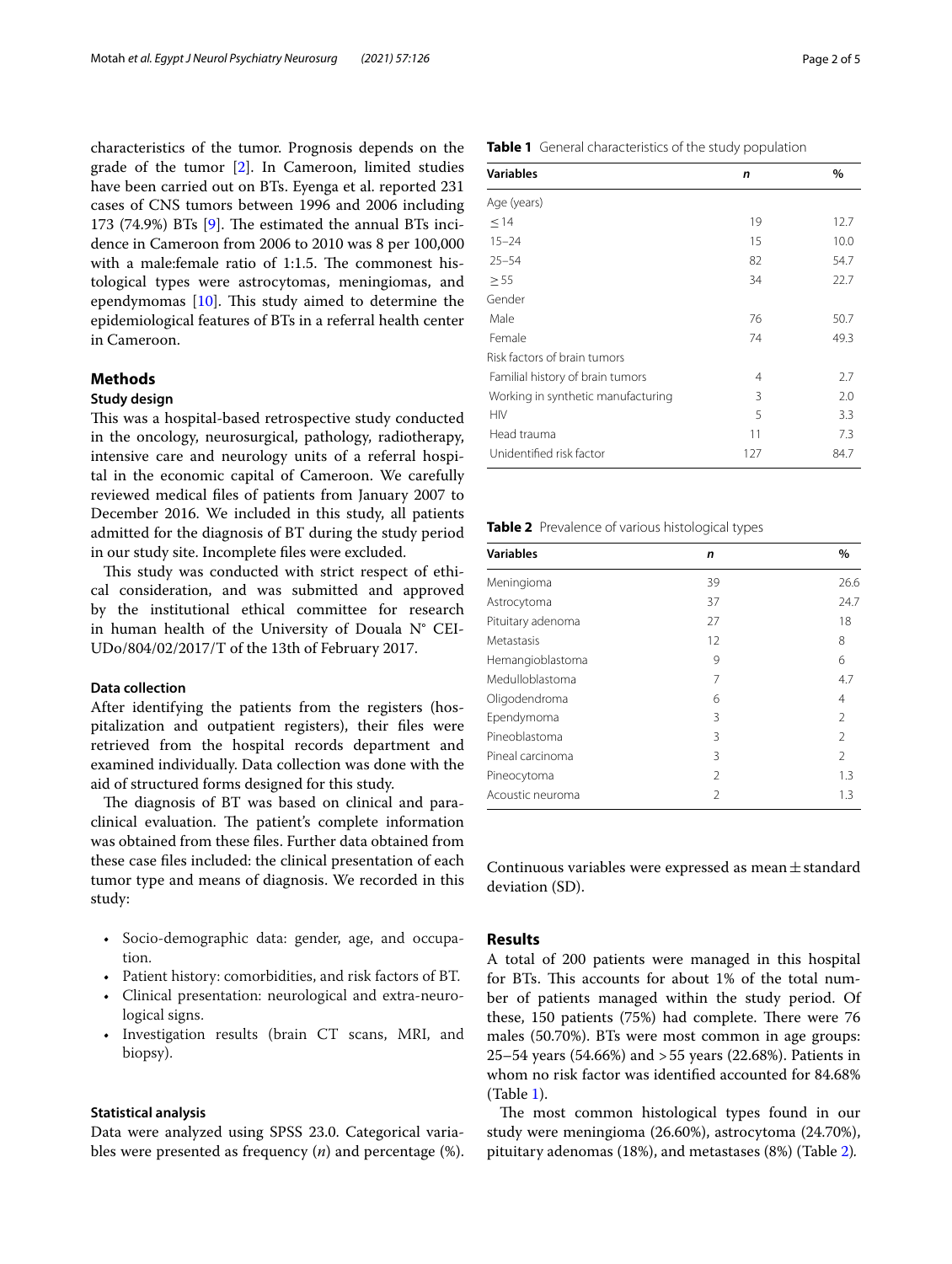Meningioma was found to be most frequent (64%) in patients within the ages of  $25-54$  years. There was a slight female predominance (51.3%) as opposed to 48.7% in males. WHO grade I was the most common histological subtype. Astrocytoma was the most frequent tumor type in children between 0 and 14 years of age. WHO grade IV tumors were the most common subtypes. Pituitary adenomas commonly afected females. Lung and breast cancers were the most frequent sources of brain metastases (Table [3](#page-2-0)).

# Frequent clinical manifestations included: headaches (88%), blurred vision (58%), vertigo (38.7), and seizures (34). Details on clinical manifestation are found in Fig. [1](#page-2-1).

# **Discussion**

# **Prevalence and socio‑demographic characteristics**

The aim of this study was to determine the epidemiological profle of BTs in a referral hospital in Cameroon. A total of 150 cases were recorded during this period giving an annual frequency of 15 cases per year. In Nigeria,

#### <span id="page-2-0"></span>**Table 3** characteristics of the commonest BTs

| <b>Variables</b>      | Meningioma $n$ (%)       | Astrocytoma n (%) |                   | Pituitary<br>adenomas n<br>(%) |                    | Metastasis $n$ (%) |
|-----------------------|--------------------------|-------------------|-------------------|--------------------------------|--------------------|--------------------|
| Age range             |                          |                   |                   |                                |                    |                    |
| $0 - 14$              | 2(5.13)                  | 8(20.51)          |                   | $\overline{\phantom{m}}$       |                    |                    |
| $15 - 24$             | -                        | 5(13.51)          |                   | 5(18.52)                       |                    | 1(8.33)            |
| $25 - 54$             | 25(64.1)                 | 19 (48.72)        |                   | 18 (66.67)                     |                    | 3(25)              |
| $\geq 55$             | 12 (30.77)               | 5(13.51)          |                   | 4(14.81)                       |                    | 8(66.67)           |
| Gender                |                          |                   |                   |                                |                    |                    |
| Male                  | 19 (48.72)               | 20 (54.05)        |                   | 11(40.74)                      |                    | 6(50)              |
| Female                | 20 (52.63)               | 17 (45.95)        |                   | 16 (59.26)                     |                    | 6(50)              |
| Histological subtypes |                          |                   |                   |                                |                    |                    |
| WHO Grade I           | 25(64.1)                 | 11(29.73)         | Prolactinoma      | 15 (55.50)                     | Lung cancer        | 6(50)              |
| WHO Grade II          | 6(15.38)                 | 3(8.11)           | Cushing's disease | 5(18.6)                        | Breast cancer      | 4(33.33)           |
| WHO Grade III         | 8(20.51)                 | 2(5.41)           | Acromegaly        | 4(14.8)                        | Hodgkin's lymphoma | 1(8.33)            |
| WHO Grade IV          | $\overline{\phantom{0}}$ | 21 (56.76)        | TSH adenoma       | 3(11.1)                        | Burkitt's lymphoma | 1(8.33)            |

<span id="page-2-1"></span>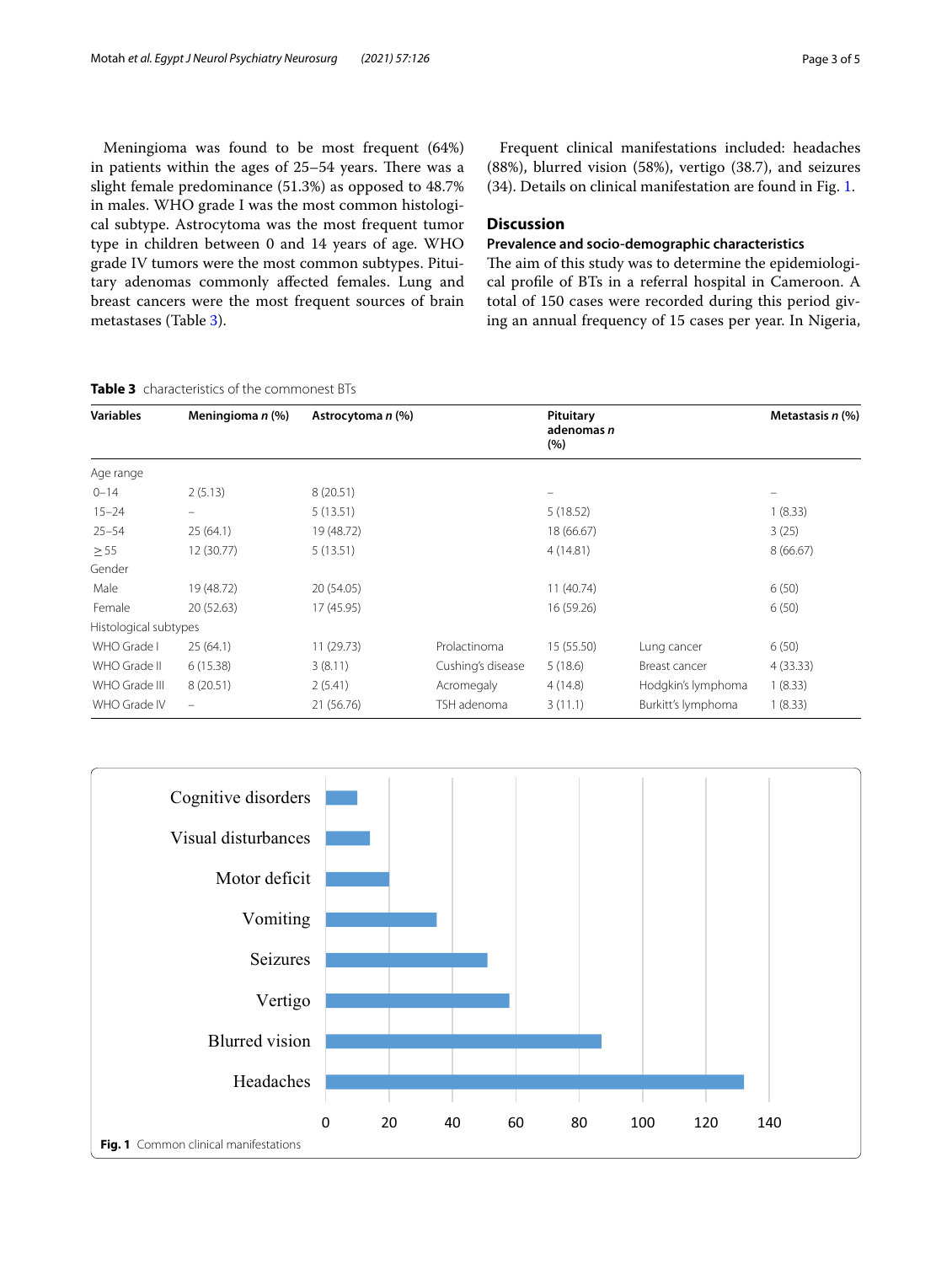Olasode et al. reported 210 cases of intracranial neoplasms (annual incidence of 21 cases per year) in a retrospective study carried out over 11 years at the University College Hospital of Ibadan [\[5\]](#page-4-4). Eyenga et al. reported a frequency of 6.3% [\[9](#page-4-8)]. This annual frequency does not necessarily refect the reality. If this hospital is the main referral hospital, other health facilities in Douala (Cameroon) provide neuro-oncological care of patients. Moreover, some of the patients may not come to this hospital because of limited fnancial resources.

This study found a slight male predominance. Soyemi et al.  $[11]$  $[11]$  reported a similar finding in a tertiary health facility in Nigeria. However, this difers from what Enow Orock et al. [[10\]](#page-4-9) obtained from the cancer registry in Yaoundé and pathological unit of Buea Regional Hospital. They reported a female predominance 62.5%. Literature reports a slight male predominance [[10](#page-4-9)].

Most of patients in this study were young adults (24– 54 years). Olasode et al. observed that the peak age group for intracranial tumors in adults was 25–30 years and Soyemi et al. had similar findings (21–30 years) [[5](#page-4-4), [11](#page-4-10)]. All of these findings are quite similar to our results. This age group represents the active population of our study area.

#### **Histological types of brain tumors**

Primary BTs were the most common types in our patients. Olasode et al. found similar results with primary tumors making up 77% of the cases and metastases 23% of intracranial neoplasms [[5\]](#page-4-4).

Meningiomas were found to be most frequent in patients within the ages of 25–54 years. WHO grade I were the most common histological subtype in our series. Eyenga et al. and Mwangombe et al. [\[9](#page-4-8), [12\]](#page-4-11) found similar fndings. Other studies reported astrocytomas to be more frequent  $[10, 13]$  $[10, 13]$  $[10, 13]$  $[10, 13]$ . The slight female predominance among cases of meningioma is similar to the results of Mwangombe et al. in Kenya [[12\]](#page-4-11).

Gliomas accounted for about one-third of cases in this study. This is very similar to the 33% reported by Olasode et al. in 2000 [\[5](#page-4-4)]. Astrocytomas were the most common type, followed by oligodendromas, and ependymomas. More than half of astrocytomas were grade IV. Similarly, Mwangombe et al. [[12](#page-4-11)] reported 22 cases of glioblastomas (55%) in 2006. Andrews et al. found high-grade astrocytoma to be the most common intracranial neoplasm in their study (23%) [[13\]](#page-4-12). Literature reports that astrocytomas make up 50% of brain tumors and glioblastomas are the most frequent form of astrocytoma [\[5](#page-4-4), [12](#page-4-11), [13\]](#page-4-12). Oligodendromas are far less frequent than astrocytomas in this study. Very similar fndings were reported by some authors [\[5](#page-4-4), [14](#page-4-13)].

Ependymomas represented 2% of all intracranial neoplasms in this study which is comparable to the 1.1% in a Caucasian series [\[15](#page-4-14)]. In USA, ependymoma is more common in children than adults [[16](#page-4-15)]. We found ependymoma only in adults. Medulloblastoma is the commonest intracranial neoplasm in American children [[17\]](#page-4-16). In the present study, it was the second most common neoplasm after astrocytoma. Three adult cases of medulloblastoma were recorded, which is similar to the reports in USA [[7\]](#page-4-6).

Pituitary adenomas were the third most common type in this series. This is comparable to the 17.8% obtained by Cushing et al. [\[15](#page-4-14)]. Lower frequency of pituitary adenomas (9.86%) has been observed by Mwangombe et al. [[12\]](#page-4-11). Tumors of the pineal region accounted for 5.3% namely pineoblastomas, pineal carcinomas, and pineocytomas. A study done in Japan indicates that these tumors represent 3.5% of intracranial tumors [\[18](#page-4-17)]. Acoustic neuromas were one of the least frequent tumor types in our population. With only two cases found, the annual incidence is far less than the 1 to 20 per 100,000 reported by Edward et al. in 2006 [\[19](#page-4-18)].

About two-thirds of brain metastases were above 55 years; no case of brain metastases was reported by Soyemi et al. in Nigeria  $[11]$  $[11]$ . Half of brain metastasis originated from lung cancers. One-third of cases were breast cancers. These results differ from the report of Olasode et al. [[5\]](#page-4-4) who found choriocarcinomas as main source of metastases followed by Burkitt's lymphoma. This difference may be related to the increasing trends in incidence and prevalence of lung and breast cancers over the years [[20](#page-4-19), [21\]](#page-4-20).

Burkitt's lymphoma is mainly a pediatric tumor and this study does not show pediatric involvement in brain metastases [[22\]](#page-4-21).

#### **Clinical manifestations**

Commonest clinical features were signs of raised ICP including: headache, blurred vision, vertigo and vomiting. These signs can be associated with mass effect on the brain by tumor. Other signs included seizures, motor deficits, and cognitive deficits. These could be attributed to direct efect on critical brain areas by the tumor, mass efect, leptomeningeal spread and compromise of vascular flow to these areas  $[23]$ . These proportions agree with literature reports which indicate signs of raised intracranial pressure as most common clinical presentations of brain tumors [\[2](#page-4-1), [9,](#page-4-8) [10](#page-4-9), [15,](#page-4-14) [24\]](#page-4-23).

#### **Conclusion**

BTs are serious conditions with an annual incidence of 15 cases per year. Young adults are mainly afected with a slight male predominance. Primary BTs represent the